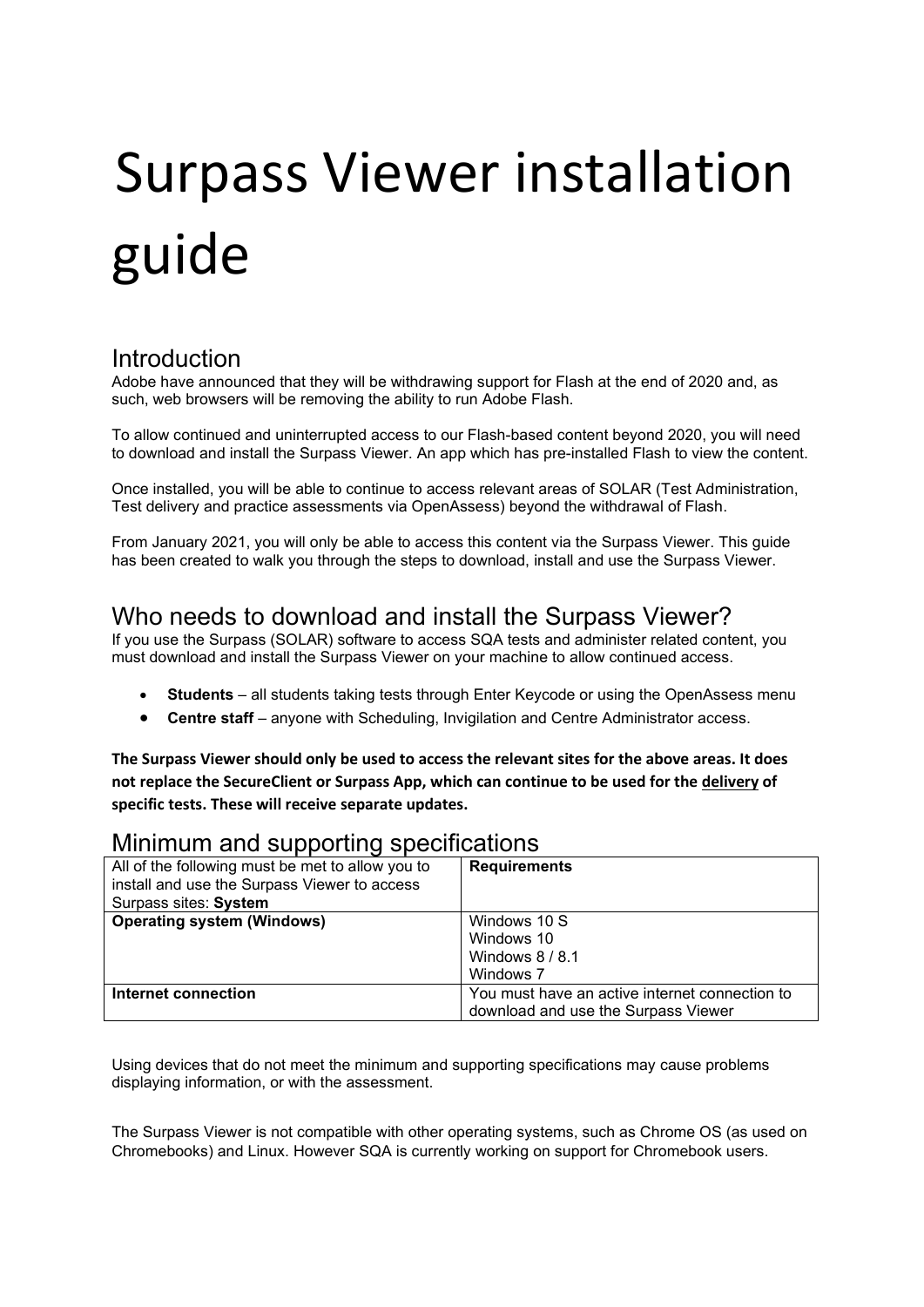# Installing the Surpass Viewer

#### **Installation of the Surpass Viewer does not require any admin or elevated permissions. It can be installed by any user on their machine. (As long as no serious restrictions are placed on your device.)**

Please note that the size of the Windows file is 84.6 MB and the size of the MacOS file is 127 MB. The Surpass Viewer updates automatically. When there is an update, you can choose to restart the application to begin using the updated version or wait until you next open it. You do not need to reinstall the full Surpass Viewer.

#### **Installation location**

The Surpass Viewer automatically installs to the public user's profile on the local machine as it has been designed to allow for installation by all users types, including non-administration users and those without elevated permissions. **(If defaults have been set on your machine this may cause an issue.)**

It is currently not possible to change the installation location.

**Note**: if you have group policies in place which periodically delete the contents of local public user profiles, this may also delete the Surpass Viewer software. As such the software will need to be reinstalled or the group policy will need to be amended.

## Installing on a Windows computer

To install the Surpass Viewer on a Windows computer, follow these steps:

#### **Step 1**

Copy and paste the following URL into your browser, or press CTRL and click on it: **<https://viewer.surpass.com/>**

#### **Step 2**

#### You will be presented with a screen giving you two download options - click on **Download Windows Installer**:

You need to install the SurpassViewer to view some content in Surpass.

## Instructions

Download MacOS Installer

Download Windows Installer

- 1. Select to download the SurpassViewer installer.
- 2. Once downloaded, install the SurpassViewer.
- 3. Select here to open Surpass in the SurpassViewer, or manually input your Surpass URL directly into the application.

#### The installation will then begin and will take a few minutes, depending on your internet speed.

#### **Step 3**

Depending on your browser, you will be given the options to **Open, Run and/or Save** the file. Once downloaded, run the file from your download location.

#### **Step 4**

After a few seconds, the following Surpass logo will appear as the software loads: